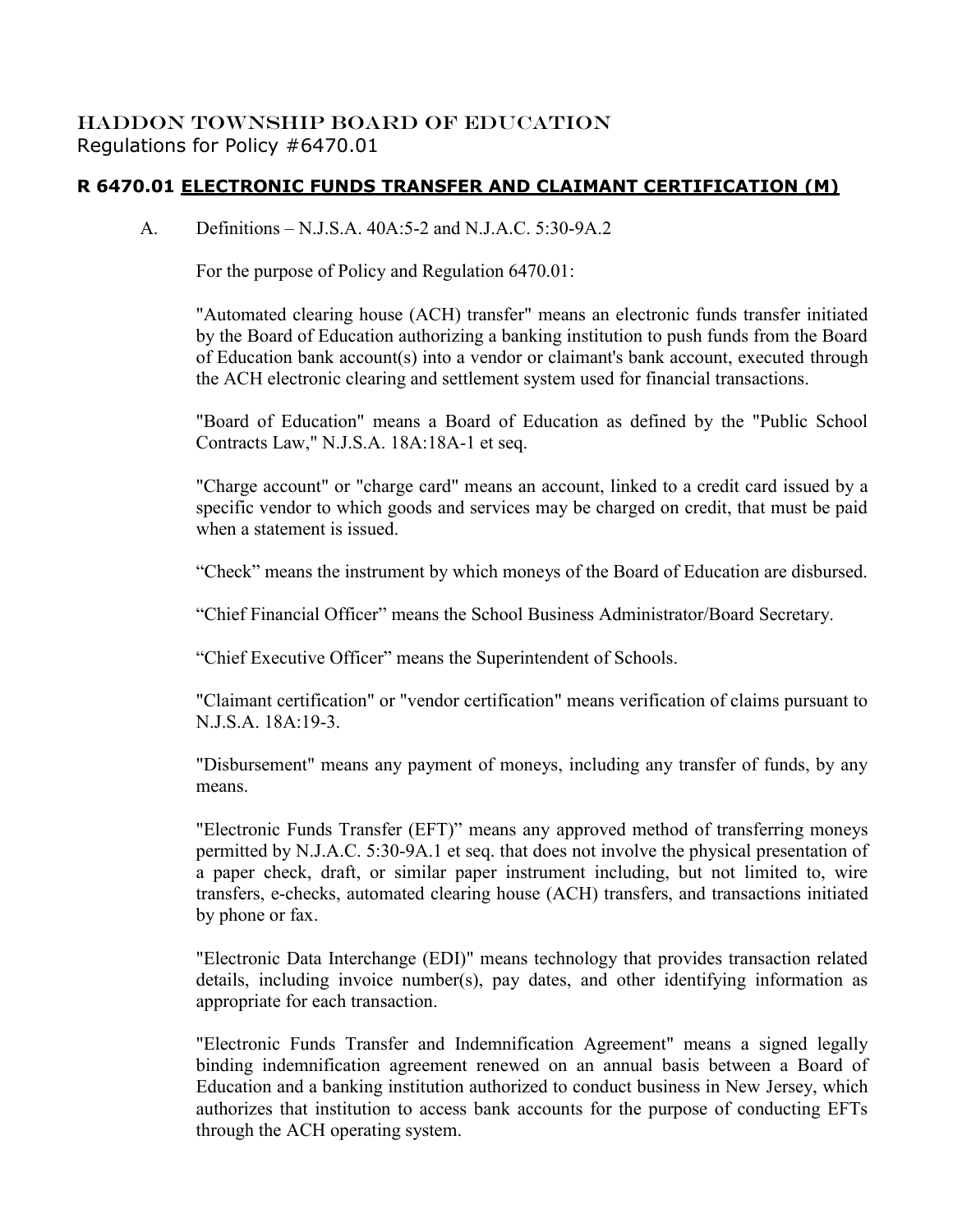"Governing body" means the Board of Education.

"Internal controls" means fiscal and operational controls that ensure safe and proper use of a standard EFT system and mitigate the potential for fraud and abuse. For purpose of N.J.A.C. 5:30-9A.1 et seq., internal controls shall include technological safeguards and cyber security practices, as well as processes affected by the governing boy, management, and other personnel establishing fiscal and operational controls that reduce exposure to risk of misappropriation.

"Local Unit" means any county, municipality, special district, or any public body corporate and politic created or established under any law of this State by or on behalf of any one or more counties or municipalities, or any board, commission, department, or agency of any of the foregoing having custody of funds, but shall not include a school district.

"National Automated Clearing House Association (NACHA) file" means a file, formatted to NACHA specifications, which contains instructions for transferring funds between accounts.

"Payment documentation" means such documentation, including evidence of approvals and certifications, as is required by N.J.S.A. 40A:5-16.b, 40A:5-17, and 18A:19.1 et seq., and N.J.A.C. 5:30-9A.1 et seq. prior to the legal paying out of moneys.

"Procurement card" or "P-card" means an account or physical card that represents an account governed by characteristics specific to a procurement card. These characteristics include limits of time, amount, access, and purchase category controlled by the local unit, local authority, or county college in accordance with an agreement with an issuer. While such cards may have the appearance of a credit card, such as Visa, MasterCard, American Express, or Discover, such general-purpose cards do not feature the controls that procurement cards have and as such are not permitted under N.J.A.C. 5:30-9A.1 et seq. A "Procurement card" or "P-card" may not be used by a Board of Education.

"Reconciliation of activity" means the process used to determine that all transactions utilizing standard EFT technologies are accurate, authorized, and allocable to encumbered appropriations.

"Standard electronic funds transfer technologies" means technologies that facilitate the transfer of funds, other than a transaction originated by check, draft, or similar paper instrument, initiated by means such as, but not limited to, an electronic terminal, telephone, computer, or magnetic tape for the purpose of ordering, instructing, or authorizing a financial institution to debit or credit an account, and incorporate, at a minimum, internal controls set forth in rules promulgated by the Local Finance Board. No general purpose credit or debit card shall be considered a standard EFT technology.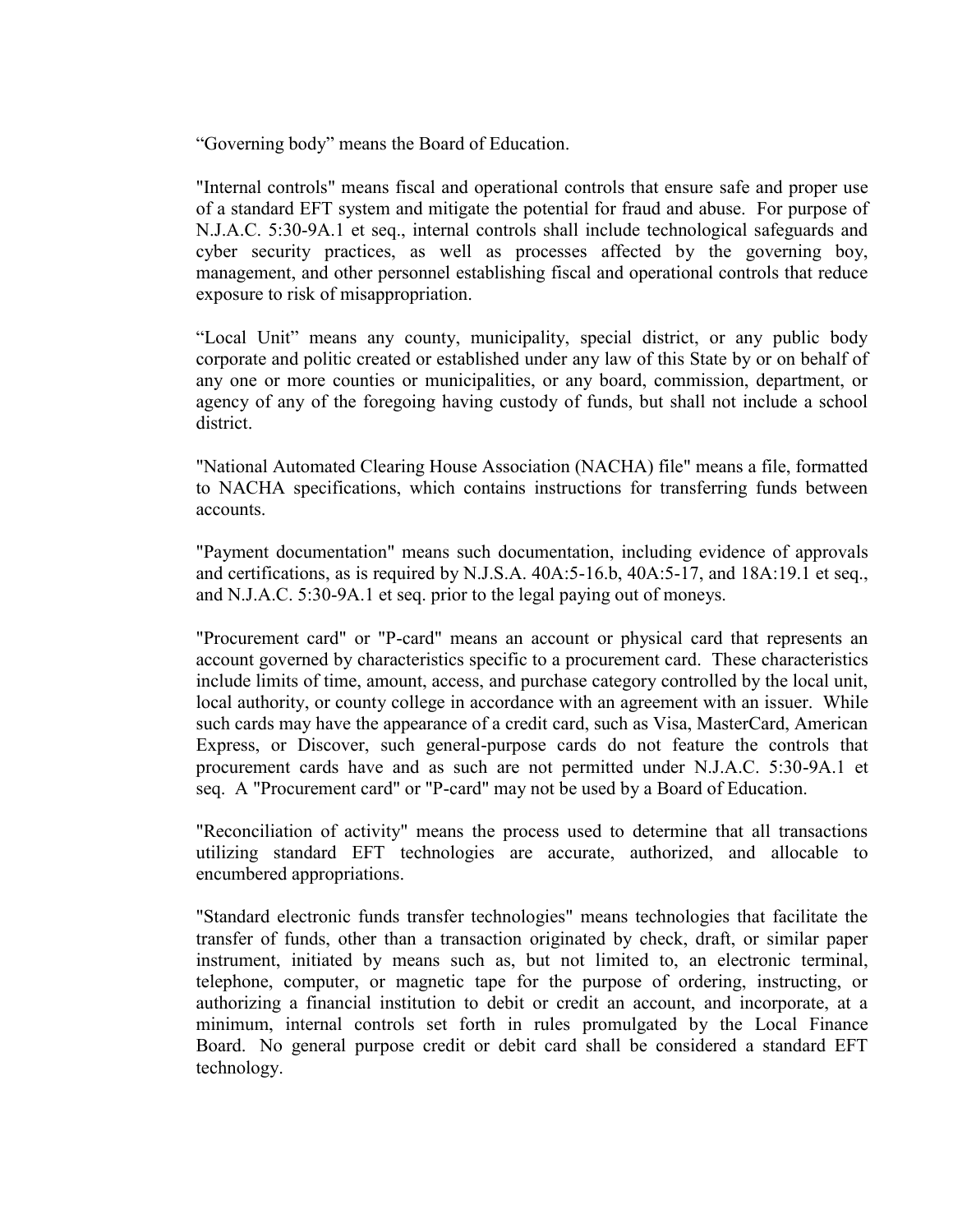"Supervisory review" means the process performed by an individual in a supervisory capacity to confirm the propriety and accuracy of standard EFT technologies use initiated by subordinates.

"Transaction" means any activity that may result in demand for payment.

"Warrant" means the draft or check of any Board of Education used in warranting disbursement of moneys and shall, in every instance, be evidenced by the issuance of a check of the Board of Education. In no instance shall it be necessary for the Board of Education to refer to, or issue, a check separate and distinct from the warrant.

- B. Authorization to Use Standard Electronic Funds Transfer Technologies for Electronic Funds Transfers – N.J.A.C. 5:30-9A.3
	- 1. The Board of Education adopts Policy and Regulation 6470.01 to permit the School Business Administrator/Board Secretary to use only the forms of standard EFT technologies that are approved for New Jersey Boards of Education for EFTs for payment of claims pursuant to N.J.A.C. 5:30-9A.1 et seq. and 5:31-4.1, implementing N.J.S.A. 40A:5-16.5.
		- a. A Board of Education may not utilize procurement cards, charge cards, charge accounts, or any payment services such as PayPal or Venmo.
	- 2. N.J.A.C. 5:30-9A.1 et seq. does not authorize a Board of Education to exceed the maximum bid thresholds or other limits set forth in the Public School Contracts Law, N.J.S.A. 18A:18A-1 et seq.
	- 3. Providers of ACH and wire transfer services are to be financial institutions chartered by Federal or State authority. ACH and wire transfer services must be provided by a financial institution covered by the Governmental Unit Deposit Protection Act (GUDPA), N.J.S.A. 17:9-41 et seq.
- C. Standard Electronic Funds Transfer Technologies; Internal Controls and Conditions for Use – N.J.A.C. 5:30-9A.4
	- 1. The Board of Education will only initiate and approve electronic funds in accordance with N.J.A.C. 5:30-9A.1 et seq. Standard EFT technologies shall incorporate, at minimum, the following features and safeguards:
		- a. The ability to designate specific individuals able to initiate disbursements, barring those not authorized to initiate disbursements from doing so.
			- (1) The Board of Education designates and approves the School Business Administrator/Board Secretary to be responsible to initiate a claim for payment using an EFT method that has been duly approved in accordance with N.J.S.A. 18A:19-1 et seq. and Policy and Regulation 6470.01.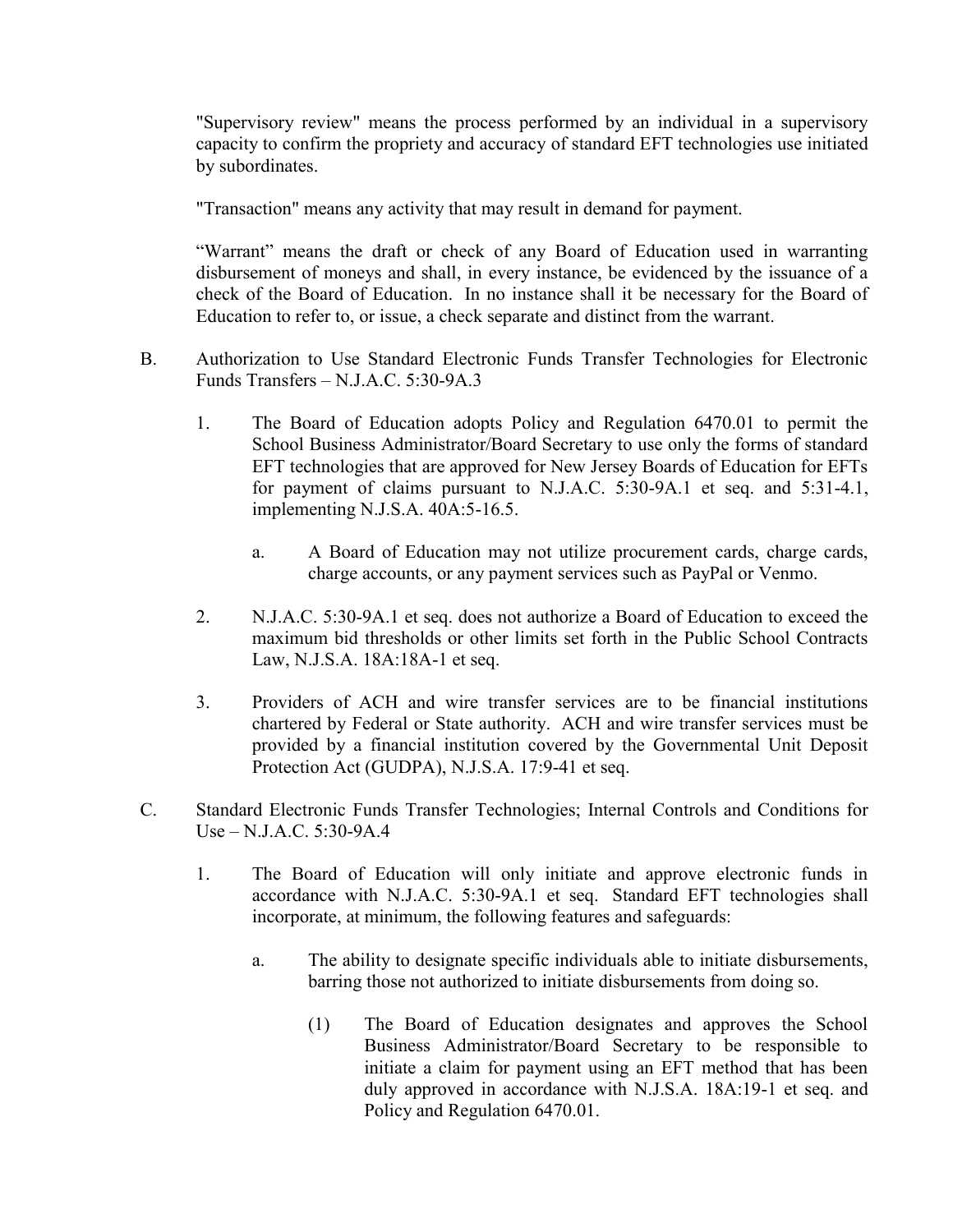- (2) Each claim for payment approved or ratified by the Board shall indicate any payment made using an EFT technology, the type of EFT technology that will or has been utilized in paying the claim, along with a reference that permits tracking.
- b. The ability to designate individuals who may authorize disbursement and segregate initiation and authorization functions. Password or other security controls shall be in place to restrict access based on an individual's authorized role.
	- (1) The School Business Administrator/Board Secretary shall initiate a claim for payment by presenting a claim that has been approved by the Board, to be paid using an EFT technology. The School Business Administrator/Board Secretary shall submit the claim for payment with all supporting documentation to the Superintendent of Schools or a designee who is not under the direct supervision of the School Business Administrator/Board Secretary.
	- (2) The Superintendent of Schools or a designee who is not under the direct supervision of the School Business Administrator/Board Secretary shall review the claim for payment and authorize, in writing, the EFT claim that was initiated by the School Business Administrator/Board Secretary before the School Business Administrator/Board Secretary pays the claim using an EFT method.
		- (a) The School Business Administrator/Board Secretary will not pay a claim using an EFT method without written authorization from the Superintendent of Schools or the designee.
	- (3) The Board of Education shall annually approve the School Business Administrator/Board Secretary as the person responsible to initiate a claim for payment and the Superintendent of Schools or the designee not under the direct supervision of the School Business Administrator/Board Secretary as the person responsible to review a claim for payment presented by the School Business Administrator/Board Secretary and authorize the School Business Administrator/Board Secretary to make the payment using an EFT method.
	- (4) The Superintendent of Schools or the designee shall ensure passwords and security codes are in place to restrict access based on an individual's role.
- c. The ability to confirm receipt of payment by vendor.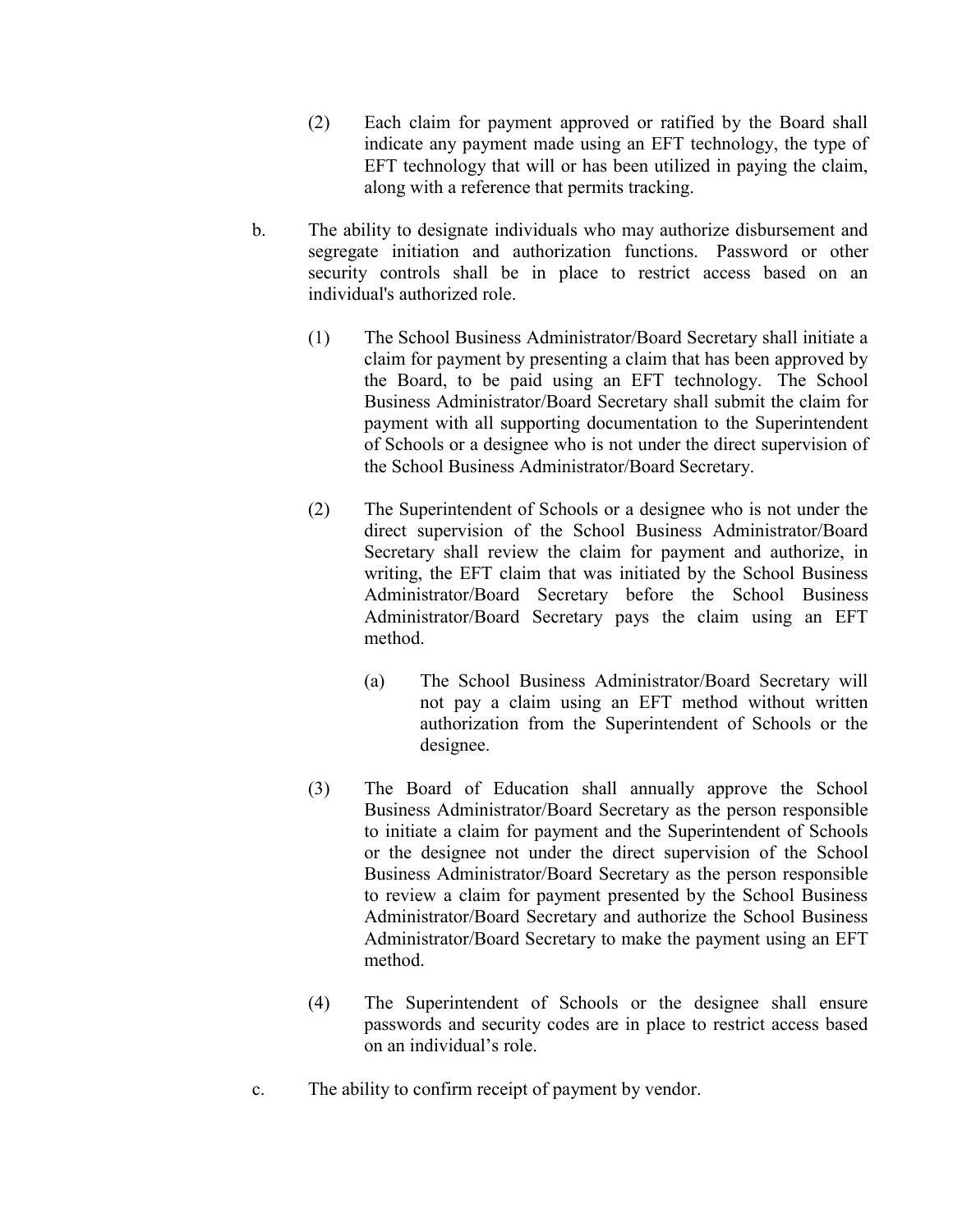- (1) The School Business Administrator/Board Secretary shall receive confirmation from the vendor an EFT payment has been received by the vendor. Documentation supporting receipt of an EFT payment received by a vendor shall be included with the claim's supporting documentation.
- d. The ability to bar automatic debits from Board of Education accounts.
	- (1) The School Business Administrator/Board Secretary shall require all banking institutions approved by the Board of Education prohibit any automatic debits from any Board of Education bank account as each individual disbursement to a vendor must be preceded by instructions submitted to the bank.
- e. The ability for appropriate officials to view transaction history, generate activity reports, and conduct supervisory reviews of all transactions.
	- (1) On no less than a weekly basis, the School Business Administrator/Board Secretary shall prepare an Activity Report on all EFT-based transactions.
	- (2) All Activity Reports prepared by the School Business Administrator/Board Secretary shall be submitted and reviewed by an employee or non-employee (i.e. school auditor, accountant, Board President, etc.) approved annually by the Board of Education who is not under the direction of the School Business Administrator/Board Secretary and who is not empowered to authorize EFT transactions.
	- (3) The Activity Report shall include, but not be limited to:
		- (a) The name of the payee;
		- (b) The Board approval date approving the payment of the claim;
		- (c) The fund and account the payment is being paid from;
		- (d) The technology utilized in each EFT transaction; and
		- (e) The date of payment.
	- (4) A copy of all Activity Reports shall be provided to the Board of Education at the first regular monthly Board meeting following any EFT transactions.
	- (5) All EFT Activity Reports and evidence of the review by the employee or non-employee (i.e. school auditor, accountant, etc.)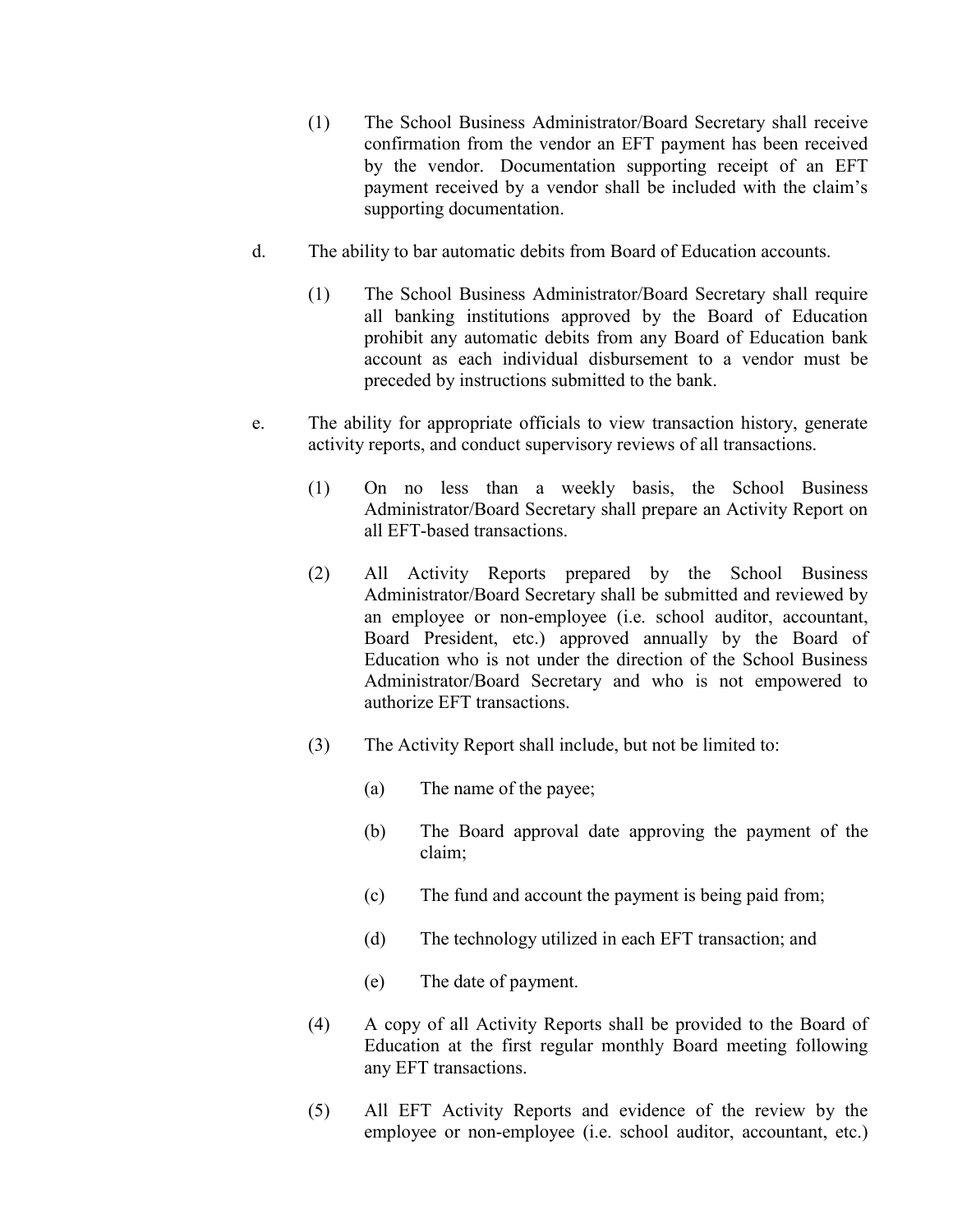designated and approved annually by the Board of Education who is not under the direction of the School Business Administrator/Board Secretary and who is not empowered to authorize EFT-based transactions are to be maintained and available for audit by the Board of Education's independent auditor.

- (6) The School Business Administrator/Board Secretary or designee shall perform a monthly reconciliation of the reviewed/approved weekly EFT Activity Reports of the EFT transactions appearing on bank statements and in the accounting records (i.e. general ledger, bank reconciliations, list of bills approved by Board, etc.).
	- (a) Evidence to support the performance of this monthly review must be maintained by the School Business Administrator/Board Secretary and available for audit by the Board of Education's independent auditor.
- f. The ability to back-up transaction data and store such data offline.
	- (1) The School Business Administrator/Board Secretary shall ensure all EFT transaction data is backed-up and stored offline.
		- (a) However, any ACH file that is in plain text format must not be stored on a Board of Education's local computer past the time the file is transmitted to the bank.
- g. Measures to mitigate risk of duplicate payment.
	- (1) The School Business Administrator/Board Secretary shall ensure an EFT payment is not duplicated by any other means.
	- (2) More than one EFT payment to the same vendor ratified or approved for payment by the Board of Education will be reviewed by the School Business Administrator/Board Secretary prior to payment to ensure there is no duplicate or multiple payments for the same goods or services.
- h. The creation and maintenance of an audit trail, such that transaction history, including demands for payment and payment initiation, authorization, and confirmation, can be independently tracked and detailed through the use of an EDI or functional equivalent.
	- (1) The Board of Education's EDI or functional equivalent will have the ability to create and maintain the required audit trail.
- i. The following cyber security best practice framework shall be followed: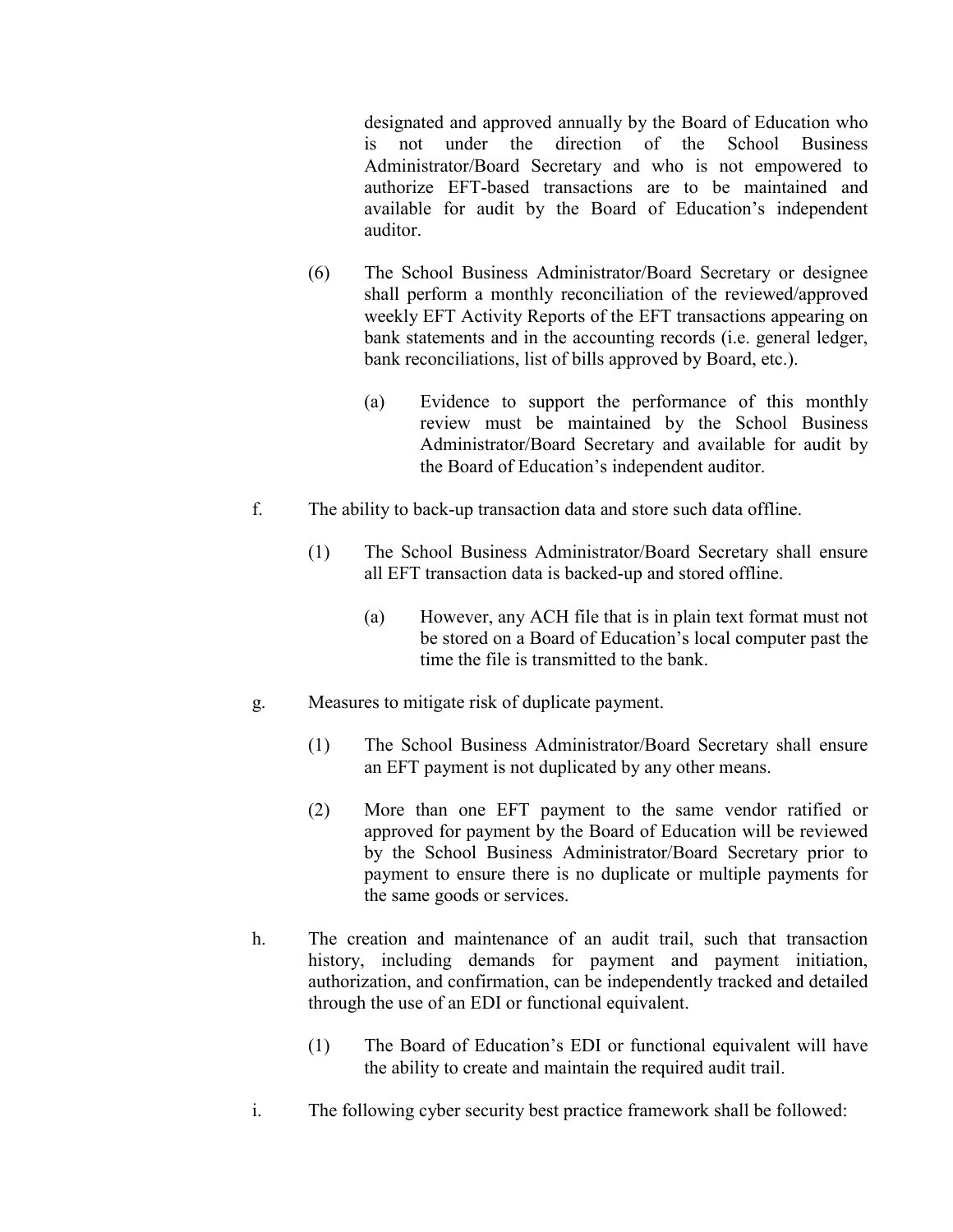- (1) Any system supporting a standard EFT shall:
	- (a) Be hosted on dedicated servers or in a FedRAMP Moderate Impact Level Authorized Cloud. When using cloud services, the vendor shall check provider credentials and contracts;
	- (b) Encrypt stored and transmitted financial information and personal identification information;
	- (c) Maintain only critical personal identification information. Social Security numbers shall not be utilized as identification numbers for system purposes;
	- (d) Employ a resilient password policy;
	- (e) Undergo regular and stress testing;
	- (f) Have regular security updates on all software and devices carried out;
	- (g) Have back-up plans, information disposal, and disaster recovery procedures created and tested;
	- (h) Undergo regular security risk assessments for detecting compromises, along with regular monitoring for vulnerabilities, with necessary patches and updates being implemented; and
	- (i) Develop a Cybersecurity Incident Response Plan.
- (2) The managing organization shall:
	- (a) Check provider credentials and contracts when using cloud services;
	- (b) Educate staff in good security measures and perform employee background checks; and
	- (c) Create a computer security incident response team, generally called a CSIRT.
- j. Financial institution providers of standard EFT technologies shall provide annual evidence of satisfactory internal control to the School Business Administrator/Board Secretary;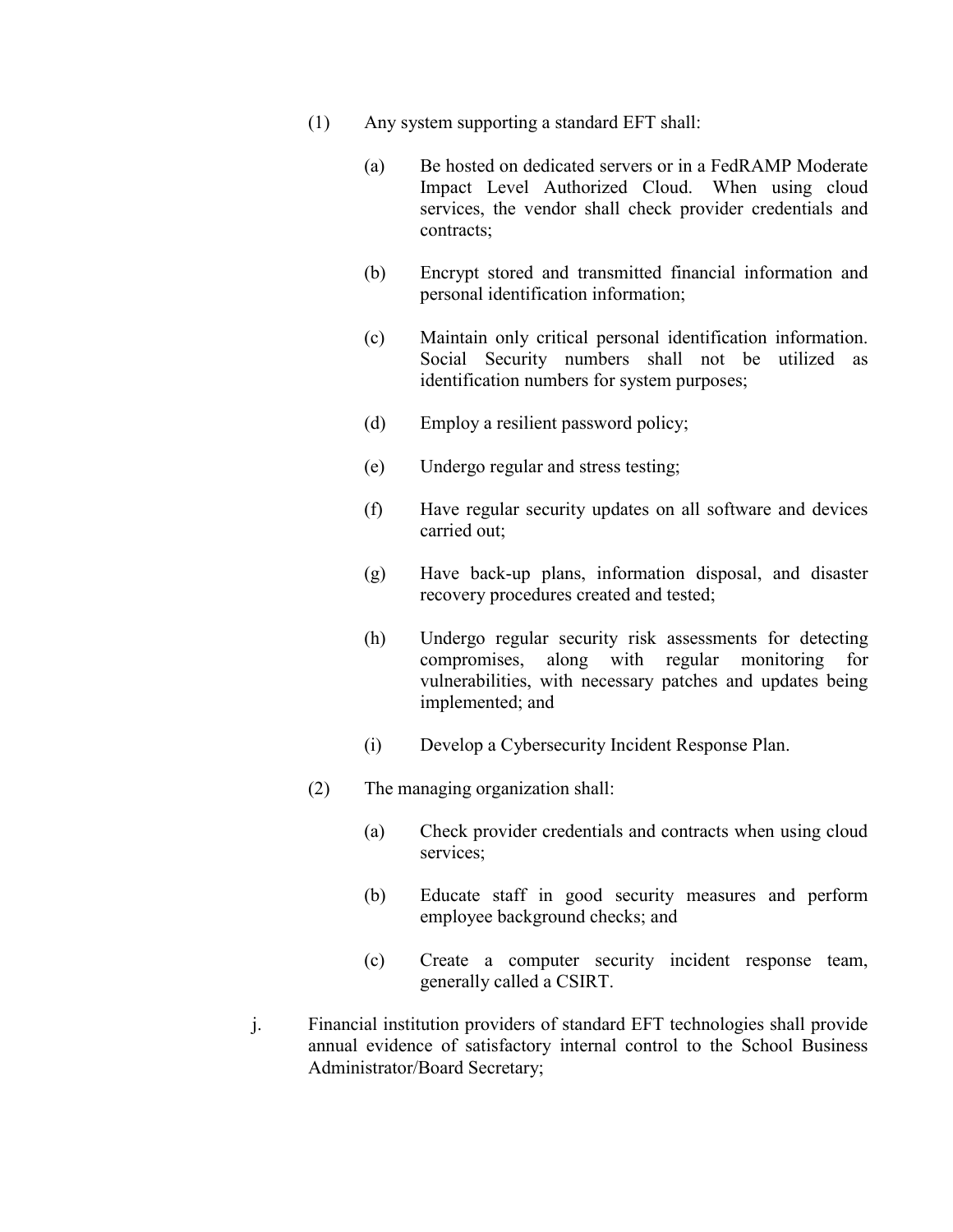- k. ACH payments shall follow rules set forth by the National Automated Clearing House Association (NACHA) or an equivalent successor banking industry standard. In addition, the following safeguards shall be instituted:
	- (1) All EFTs through the ACH must utilize EDI technology and be subject to an Electronic Funds Transfer and Indemnification Agreement;
	- (2) A user that can generate an ACH file shall neither have upload rights nor access that permits editing of a vendor routing number or vendor account number;
	- (3) Each edit to vendor ACH information shall be approved by a separate individual and be logged showing the user editing the data, date stamp, IP address, and the approval of the edit;
	- (4) Any ACH file that is in plain text format shall not be stored on a local computer past the time transmitted to a bank; and
	- (5) If supported by the Board of Education's financial institution(s), said entities shall avail themselves of the ability to recall ACH payments via NACHA file.
- 2. The Board of Education will only utilize standard EFT technologies upon instituting, at a minimum, the following fiscal and operational controls:
	- a. Policy and Regulation 6470.01 shall be adopted authorizing and governing the use of standard EFT technologies consistent with N.J.A.C. 5:30-9A.1 et seq.;
	- b. The School Business Administrator/Board Secretary shall ensure that the minimum internal controls set forth in N.J.A.C. 5:30-9A.1 et seq., along with those internal controls set forth in Policy and Regulation 6470.01 are in place and being adhered to;
	- c. Initiation and authorization roles shall be segregated, and passwordrestricted.
		- (1) The School Business Administrator/Board Secretary shall be responsible for initiating all EFTs.
		- (2) When the School Business Administrator/Board Secretary initiates an EFT, the Superintendent or a designee not under the direct supervision of the School Business Administrator/Board Secretary shall be responsible for authorization of the EFT.
			- (a) The School Business Administrator/Board Secretary will not pay a claim using an EFT method without written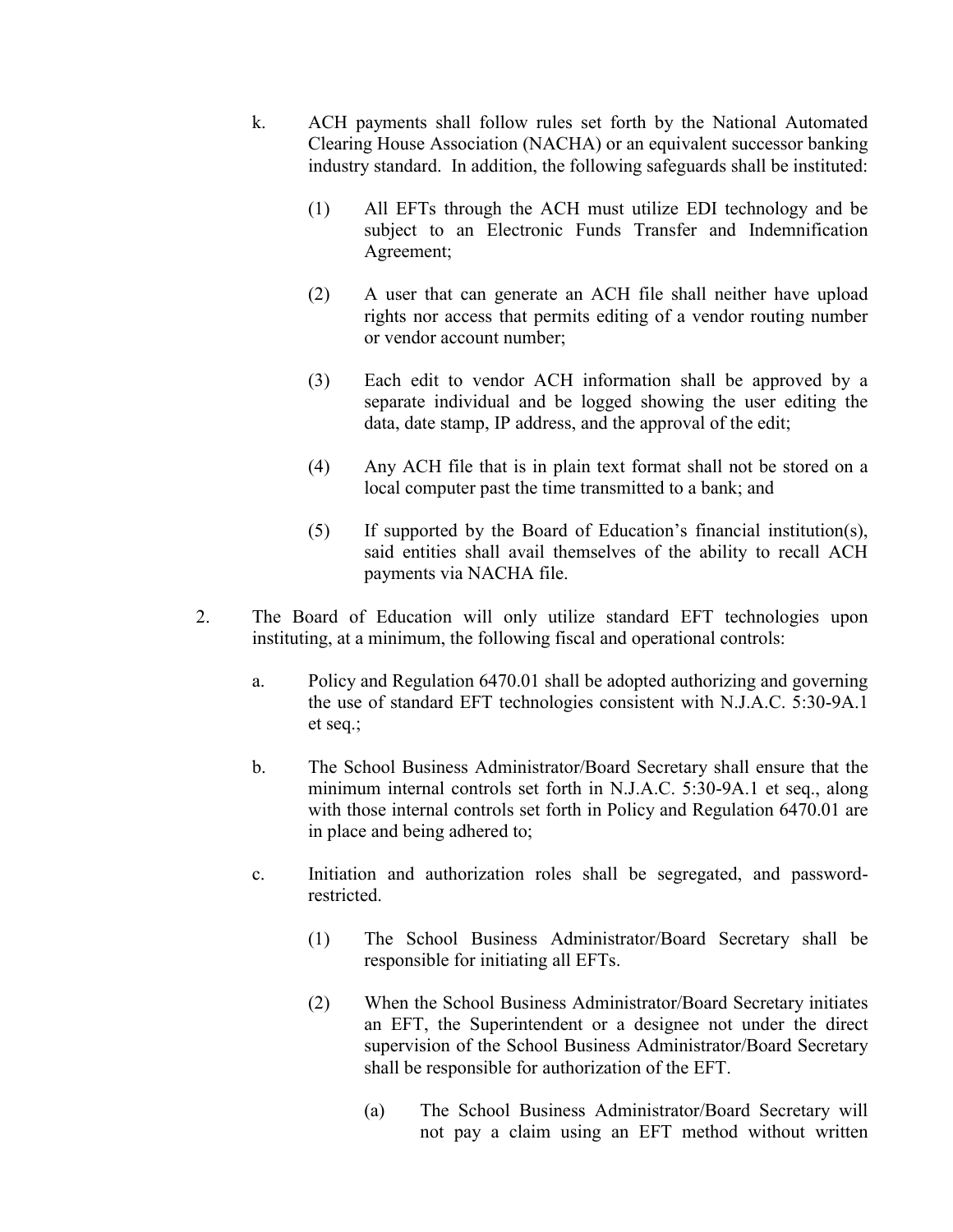authorization from the Superintendent of Schools or the designee.

- (3) The Board of Education may designate and approve a backup officer/staff member in the event the School Business Administrator/Board Secretary or Superintendent or a designee not under the direct supervision of the School Business Administrator/Board Secretary who is approved to authorize the EFT payment is unavailable.
- (4) All payment of claims, ordinances, or resolutions enacted pursuant to N.J.S.A. 40A:5-17.b shall, at a minimum, comply with the provisions of N.J.A.C. 5:30-9A.4.
- (5) N.J.A.C. 5:30-9A.4 shall not be interpreted to prevent a Board of Education from requiring, authorizing, and approving more than one officer to authorize an EFT.
- d. No Board of Education shall disburse funds unless the goods and services are certified as having been provided pursuant to N.J.S.A. 18A:19-1 et seq. and N.J.A.C. 5:30-9A.1 et seq.
- e. On no less than a weekly basis, Activity Reports on all transactions utilizing standard EFT technologies shall be reviewed by an individual designated and approved by the Board that is not under the direct supervision of the School Business Administrator/Board Secretary and is not empowered to initiate or authorize EFTs.
	- (1) Reconciliations shall be performed on a monthly basis.
	- (2) All Activity Reports generated by the School Business Administrator/Board Secretary shall be monitored by another individual designated and approved by the Board who is not under the supervision of the School Business Administrator/Board Secretary.
- f. A user that uploads an ACH file shall check the amounts and recipients against a register displaying ACH payments.
- D. Claimant Certification; When Payment Can Be Made Without Claimant Certification N.J.A.C. 5:30-9A.6
	- 1. Claimant certification for a Board of Education shall be in accordance with the provisions of N.J.S.A. 18A:19-3 and rules promulgated by the New Jersey Department of Education.
- E. Automated Clearing House (ACH) Transactions